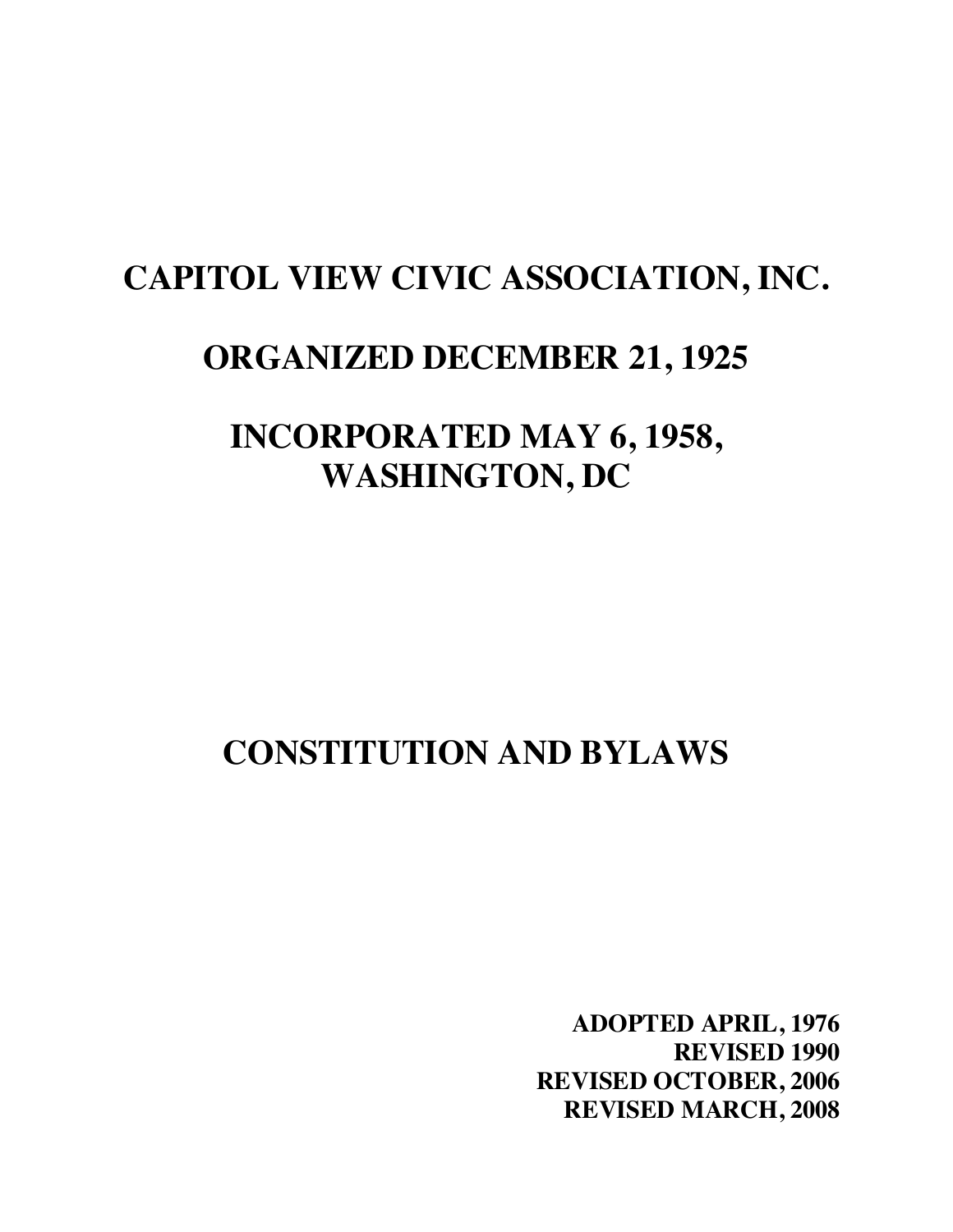## **CONSTITUTION AND BYLAWS**

#### **ARTICLE I THE NAME AND LOCATION**

SECTION 1. This organization shall be known as the Capitol View Civic Association, Incorporated, located in the city of Washington, District of Columbia; the area known as "CAPITOL VIEW." The boundary beginning at  $47<sup>th</sup>$  Street, and Central Avenue N.E., thence north on 47<sup>th</sup> to Brooks Street, N.E., east on Brooks Street to Division Avenue, north on Division Avenue to Clay Street, east on Clay Street to 54<sup>th</sup> Street, south on 54<sup>th</sup> Street to Blaine Street, east on Blaine Street to Southern Avenue, N.E., south on Southern Avenue to Central Avenue, S.E., west on Central Avenue S.E./N.E., to 47<sup>th</sup> Street, N.E.

SECTION 2. Its power of operation and authority is prescribed in the Capitol View Civic Association Certificate of Incorporation received and filed May 6, 1958 in the Office of Recorder of Deeds, Corporation Division Washington, D.C. and any amendments to same.

#### **ARTICLE II OBJECTIVES**

SECTION 1. The objectives of this organization shall be:

- (a) To encourage and promote the general welfare and comfort of the residents of Capitol View, by identifying, publicizing, and seeking to solve specific problems related to neighborhood crime, inadequate public facilities, insufficient public services, environmental hazards and other civic and community problems.
- (b) To bring about a more friendly relationship in the community, mutual protection and the improvement of all phases of community life so that neighbors can come together to enjoy social, recreative and educational events.
- (c) To encourage, promote, and provide education to the citizens of Capitol View, that they become knowledgeable in the ways to bring about the improvements and to resolve the problems listed in (a) above.
- (d) To promote the education of the children, grandchildren, and other dependants of the citizens of Capitol View by way of scholarships and/or educational grants to individuals, schools, or agencies.
- (e) To create programs and committees, and to work in cooperation with other agencies and charitable institutions both public and private to ensure direct assistance and the creation and/or promotion of programs necessary to provide for the welfare of the citizens of Capitol View who do not have the means to provide for their own welfare.
- (f) To represent the community in the consideration and decision of public policy making of all phases of regulations, statutes and codes of law in the District of Columbia and national affairs as relates to  $(a)$ ,  $(b)$ ,  $(c)$ ,  $(d)$ , and  $(e)$  above and as are within the legal purview of a non-profit organization.
- (g) To maintain channels of communication among and with Advisory Neighborhood Commissions (ANCs), and other local community organizations.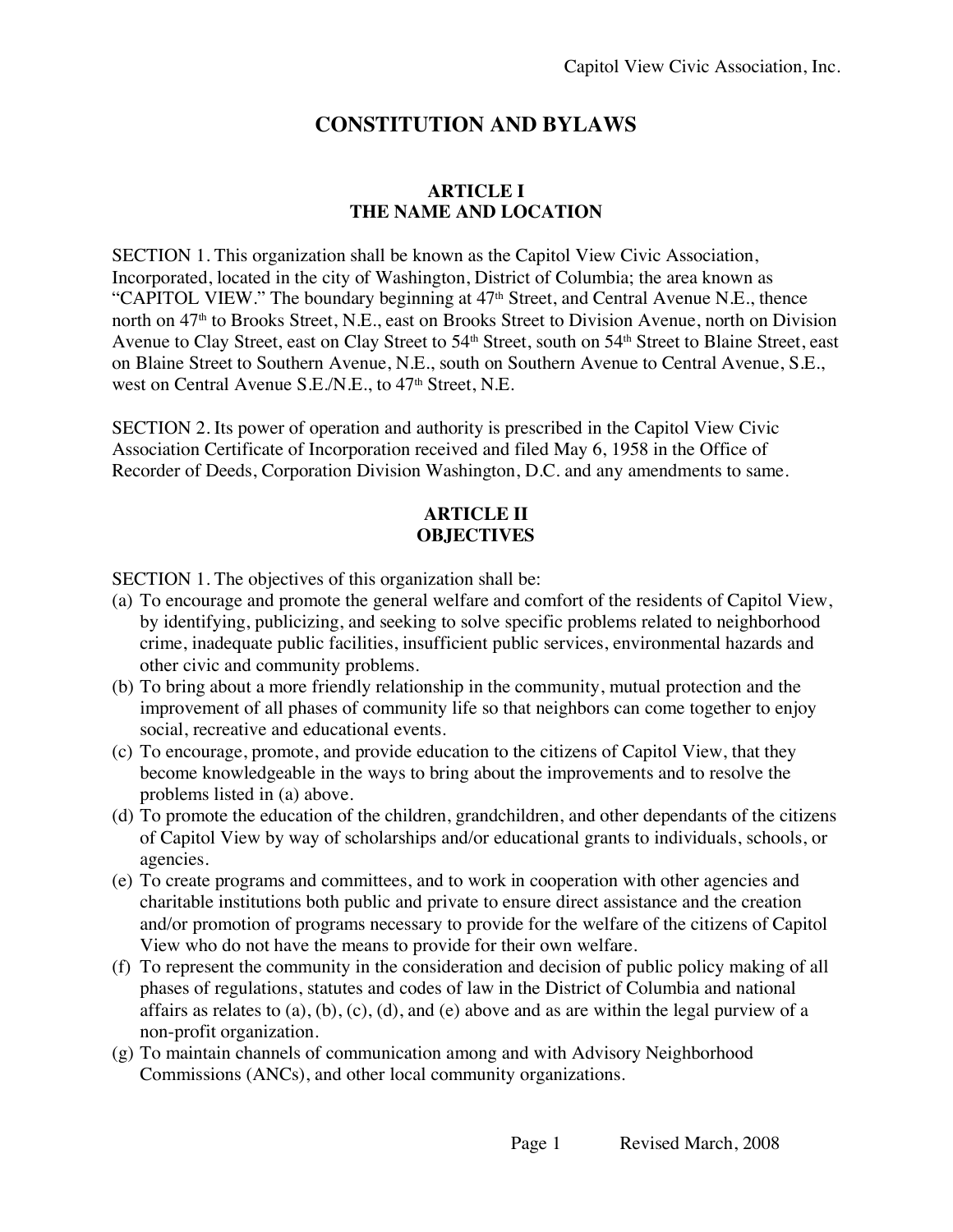- (h) To stimulate the interest of young people of the community and to aid and act as a reservoir in supplying information to the Capitol View Junior Civic Association. Membership in the D.C. Federation of Junior Civic Associations is open to persons between the ages of 12 and 21.
- (i) The activities of this Association shall be non-partisan, non-commercial, non-sectarian and non-profit.

SECTION 2. The association shall also support and embrace the purpose and objectives of the Capitol View Property Owner's Association that the Association absorbed in 1988.

### **ARTICLE III MEMBERSHIP**

SECTION 1. Those eligible for membership of this Association shall be composed of persons residing within the boundaries of the area known as "Capitol View," as defined by the D.C. Federation of Civic Associations, Inc., and persons residing beyond said boundaries who are interested in supporting progress and development of the Capitol View community.

SECTION 2. The annual membership drive shall be conducted. Additional members may be accepted at any time of the year.

SECTION 3. The annual membership dues and dues period for individuals and families shall be proposed by the Board of Directors and approved by the membership at the Inaugural Meeting.

#### **ARTICLE IV MEETINGS**

SECTION 1. The Association shall hold regular monthly meetings on a standard day, at a standard time, and in a standard location proposed by the Board of Directors and approved by the members. In July and August, the Association shall be in summer recess with no regular meetings scheduled; however, during that period, the Association will be represented by its elected and appointed officials as appropriate. The first meeting of the year is called the Inaugural Meeting. In January, at the Inaugural Meeting, the State of the Association Address will be given by the President; receiving of annual reports by Chairpersons for Special and Standing Committees.

SECTION 2. The President may call a special or an interim meeting of the Association whenever the best interest of the Association requires it. Only the business so stated in the notice for a special meeting can be acted upon at that meeting. Such a meeting may be held to avoid conflict with holidays, community celebrations and other kinds of special events that are of significant interest to members of the Association.

SECTION 3. The Board of Directors shall meet quarterly on the second Monday in the months of January, April, July, and October and additionally as deemed necessary by the Board.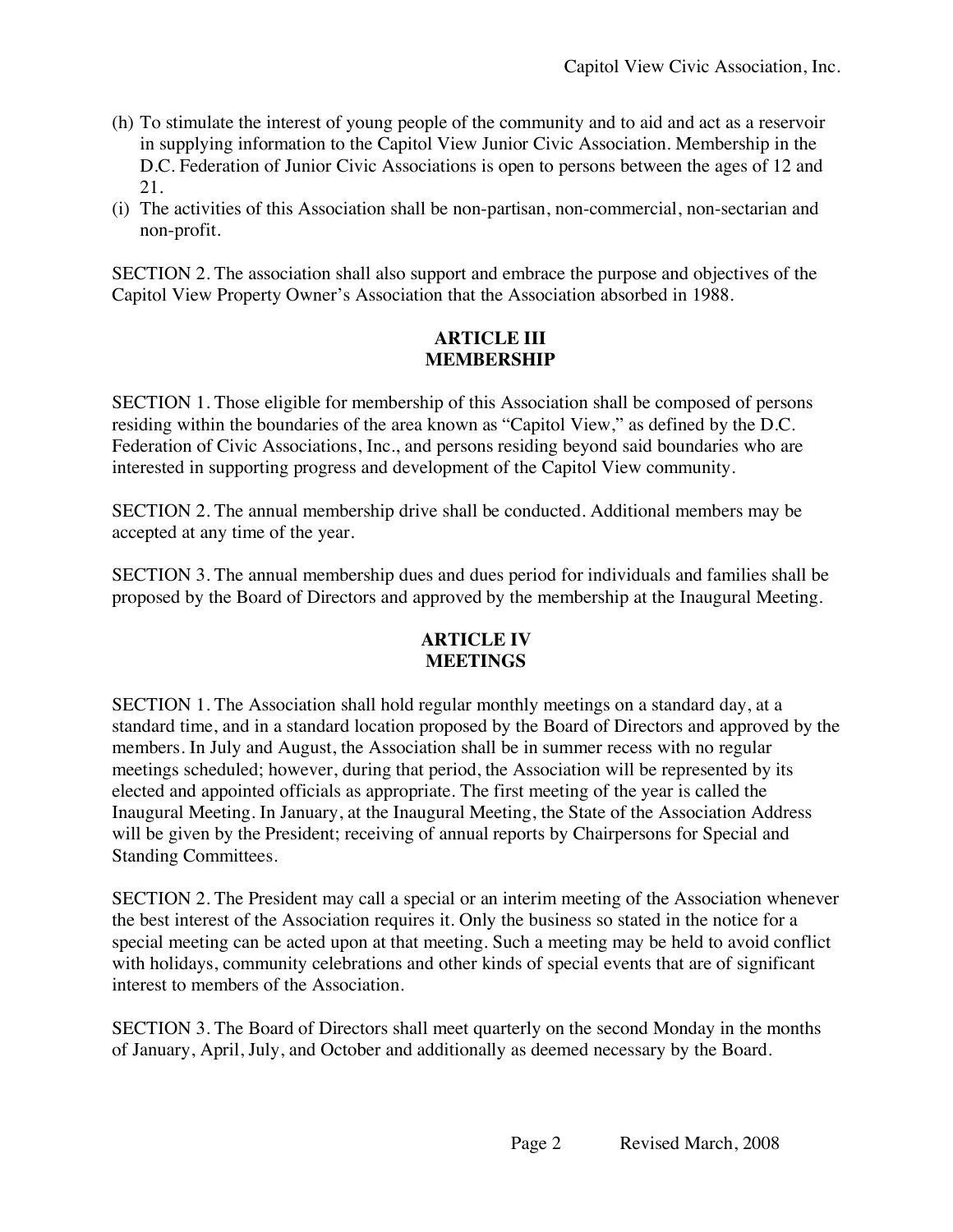SECTION 4. For meetings of the Association, a quorum shall consist of the members present and three members of the Board of Directors.

SECTION 5. A majority vote of members present at a meeting shall be required on all matters except as otherwise provided.

SECTION 6. Robert's Rules of Order, as newly revised, shall be the parliamentary authority for all matters of procedure not specifically covered by the Constitution and Bylaws of the Capitol View Civic Association, Incorporated.

#### **ARTICLE V BOARD OF DIRECTORS**

SECTION 1. The Board of Directors shall be composed of the elected officers in titled positions and any other members elected from the body.

SECTION 2. The President shall be the Chairperson of the Board of Directors.

SECTION 3. Vacancies occurring within the Board of Directors shall be filled by an election of the members of the Association and the elected member shall serve the unexpired term or until a successor is duly elected and qualified. Should a vacancy occur in the office of the President, the First Vice-President shall serve the unexpired term of the President. Until such time as a special election can be held to fill other vacancies, the President may appoint members to serve as acting directors.

SECTION 4. Management of the business of the Association shall be vested in the Board of Directors.

SECTION 5. Any action taken by the Board of Directors may be modified, rescinded or approved by the Association upon a majority vote of the members present.

#### **ARTICLE VI ELECTED OFFICERS**

SECTION 1. The titled elected officers of the Association shall be members in good financial standing. The officers' positions shall be:

President First Vice President Second Vice President Treasurer Recording Secretary

SECTION 2. The term of office shall be two years. Any officer shall be eligible for reelection upon majority votes of the body.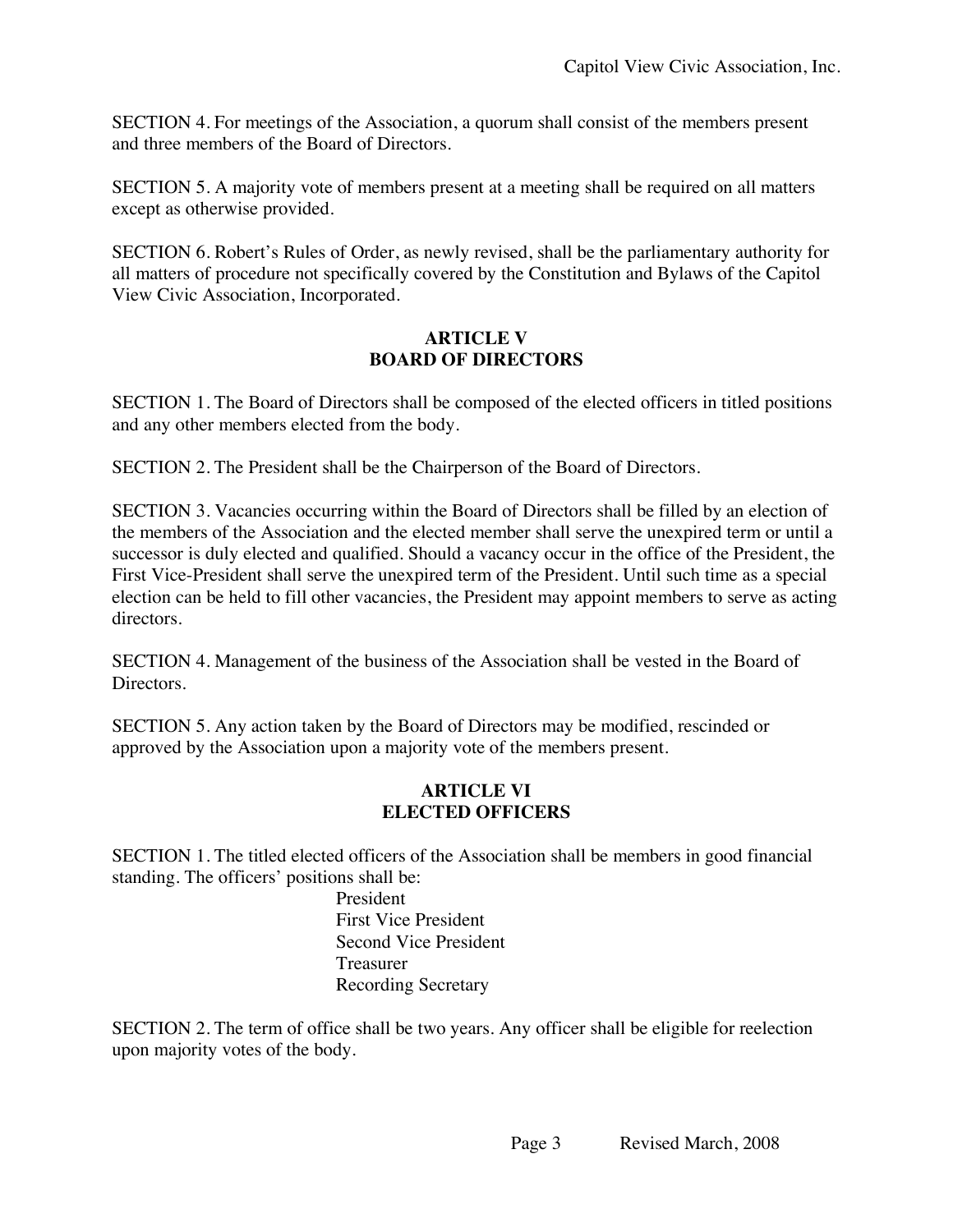SECTION 3. Elected officers and delegates of the Capitol View Civic Association may be removed from office for cause by two-thirds vote, after having been given proper written notification and an opportunity to be heard.

#### **ARTICLE VII APPOINTED OFFICERS**

SECTION 1. The titled, appointed officers shall be

Assistant Recording Secretary Corresponding Secretary Assistant Corresponding Secretary Financial Secretary Director, Junior Civic Association **Archivists** Parliamentarian Chaplain Sergeant-at Arms

SECTION 2. These officers are appointed (and may be removed) at the pleasure of the President and approved by the Board of Directors to perform executive and administrative duties that are applicable to their title and are also assigned in the best interest of the Association.

#### **ARTICLE VIII DUTIES OF OFFICERS**

SECTION 1. The President shall preside at all meetings of the Association and at all meetings of the Board of Directors. The President shall have the power to appoint the chairpersons of the standing committees, special committees and to establish new committees with the approval of the members at a regular meeting. The President shall appoint the duties of unfilled positions to the existing officers. The President shall countersign all vouchers, sign all contracts and other instruments authorized by the Association and, in general, shall perform all duties incidental to the office of President or as otherwise prescribed in the Bylaws. Each year, the President shall report on the state of the Association at the Inaugural Meeting in January.

SECTION 2. At the request or in the absence or disability of the President, the Vice Presidents, in the order designated by election, shall perform all duties of the President and, when acting, shall have all the powers of, and be subject to all restrictions upon the President. The Vice-President may also countersign vouchers, contracts or other instruments authorized by the Association, and shall perform such other duties from time to tie as may be assigned by the President.

SECTION 3. The First Vice-President shall assist the President in staffing, coordinating and supervising all activities of the Association. The First Vice-President has oversight responsibility for the following standing committees: Amenities & Annual Awards; Budget & Finance; Constitution & Legislation; Education & Scholarship; Membership; and Organizational Planning.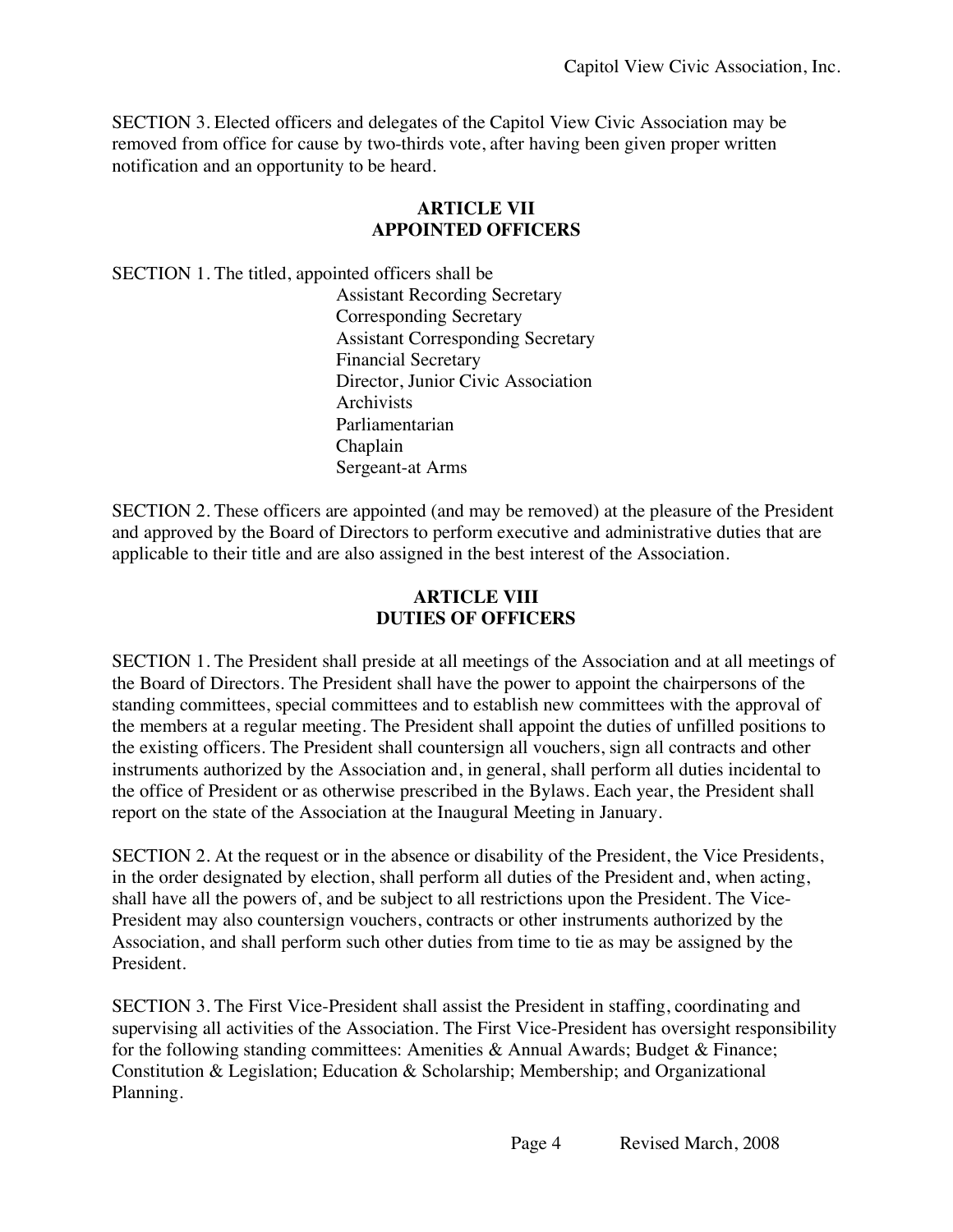SECTION 4. The Second Vice-President shall assist the President in representing the Association and shall have oversight responsibility for the following standing committees: Beautification & Cultural Affairs; Community Relations; Housing & Zoning; Public Accommodations; and Senior Citizens.

SECTION 5. The Recording Secretary shall keep correct records of the membership, keep minutes, and turn all records over to successor and perform other duties common to the office as may be delegated by the President.

SECITON 6. The Assistant Recording Secretary shall assist the Recording Secretary in the performance of duties during the Recording Secretary's absence and perform other duties as assigned.

SECTION 7. The Corresponding Secretary shall be responsible for the dispatch of all communications of the Capitol View Civic Association, Inc., except when such communications are required to be dispatched by others of the Association. Corresponding Secretary shall read all correspondence received and perform any other related duties assigned.

SECTION 8. The Assistant Corresponding Secretary shall assist the Corresponding Secretary in notifying members, maintaining a membership roster and shall perform other duties as assigned.

SECTION 9. The Financial Secretary shall receive all monies due the Association, giving proper receipt therefore. Turn all monies over to the Treasurer. Keep an up-to-date financial roll of membership. Collect all collection sheets, turning over same to Auditing Committee. Upon order of the body, the Financial Secretary shall sign and issue all vouchers countersigned by the President for disbursement of all monies duly appropriated by the Association.

SECTION 10. The Treasurer shall receive all monies turned over by the Financial Secretary giving a receipt therefore. Keep an accurate record of same and make deposits in bank designated by the Association. By order of the President, and upon receiving vouchers signed by the President and Financial Secretary. All bills shall be by check. The Treasurer shall perform other duties pertaining to that office and is required to make a complete report of all finances available at each regular meeting either by printed report or verbally and whenever requested by the President. A report for the year shall be presented at the Inaugural Meeting in January.

SECTION 11. All officers and committee chairpersons shall make written reports with copies to the President, Recording Secretary and the Corresponding Secretary of the work of their office or committee.

SECTION 12. All books, records, papers, monies or other properties of the Association in possession of any officers of the Association at the time of their resignation, retirement or change of office shall be surrendered and delivered to their successor of the respective office.

SECTION 13. The Archivist shall be custodian and properties accountable officer of the Association. The classes of property assets include: donated memorabilia; purchased supplies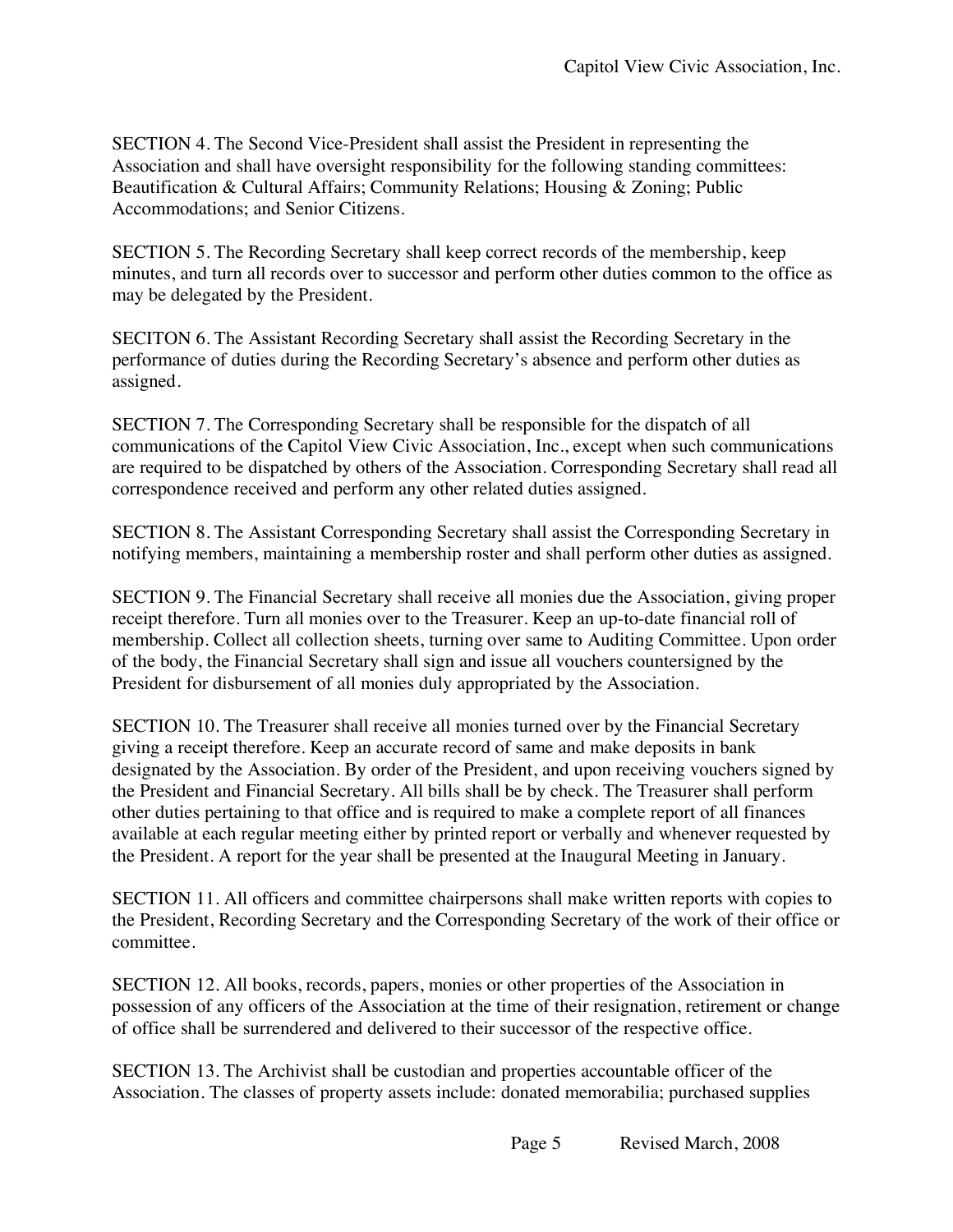and equipment; collected records of publications, photographs, books and historical papers; and earned awards, trophies, and honoraria. The Archivist shall preserve the records of all honorees and maintain a file on the same. The Archivist shall include an archive Mini-Exhibit in the annual report presentation at the Inaugural Meeting in January.

SECTION 14. The Parliamentarian shall advise the President, Board of Directors and the Association on the interpretation of the Constitution and Bylaws.

SECTION 15. The Chaplain shall be spiritual advisor to the President and shall lead the Association in attainment of its spiritual aims. All Chaplain functions, when representing Capitol View Civic Association, and all prayers shall be nonsectarian.

SECTION 16. It shall be the duty of the Director of the Junior Civic Association to organize and supervise the activities and set up a parent group to assist in promoting the interest and carrying out the program of the Association. The Director shall set up a planned program of cultural, educational and civic activities. A copy of the roster of members and the program shall be turned over to the Association in February in each year.

SECTION 17. The Sergeant-at-Arms' main responsibility is to maintain order during meetings under the direction of the presiding officer. As the Sergeant-at-Arms, the incumbent is also charged with the duty of enforcing regulations designed to preserve the peace and security of the Association and to protect its property.

#### **ARTICLE IX COMMITTEES**

SECTION 1. Committees shall be appointed by the board with approval of the membership if specified.. Committees will be designated as standing or special. Special committees will have a defined ending date. The duties performed and the authority exercised shall be limited to a specifically identified subject. Standing committees continue from year to year playing a crucial role in setting policy and in carrying out authorized functions for which they were created.

SECTION 2. Each committee shall be a group of no less than three members.

SECTION 3. As described, each committee shall perform such administrative duties and shall exercise such administrative authority as may be delegated by the Board of Directors in terms of functions.

SECTION 4. The AMENTIES & AWARDS committee is authorized to function for the Association on all ceremonial, protocol and social graces occasions; identify and plan for annual awards; and recommend to the Board of Directors, those awards to be granted as merited on the basis of performance or quality. The First Vice-President has oversight responsibility.

SECTION 5. The ORGANIZATIONAL PLANNING committee is authorized to function for the Association as the initial planning source and formulator of programs to be executed by other committees. It shall provide coordination and continuity in program execution and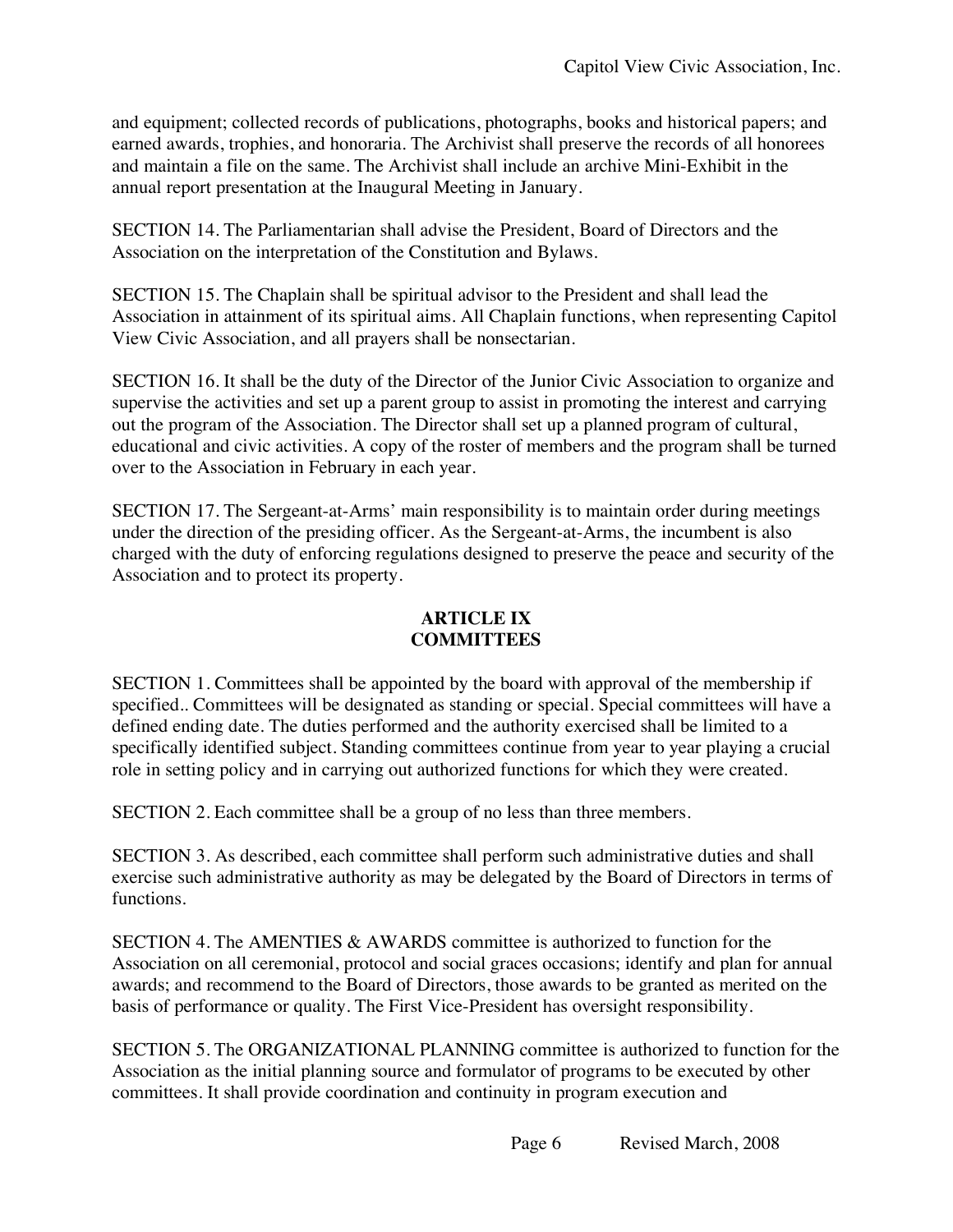accomplishments so as to develop a more serviceable and rewarded citizenship. The First Vice-President has oversight responsibility.

SECTION 6. The BEAUTIFICATION & CULTURAL AFFAIRS committee is authorized to function for the Association in the development and execution of clean-up, fix-up, and paint-up programs and to support the enforcement of such items as residential parking permits, care of trees and community property, removal of trash, etc. This standing committee shall also present programs in the humanities and represent the Association at such events that provide cultural enlightenment and a richer life. The Second Vice-President has oversight responsibility.

SECTION 7. The BUDGET & FINANCE committee is authorized to function as the primary source of fiscal information relating to revenue, accounting records and bank accounts. Finances shall be controlled through an adequate budget system that specifies the estimated revenues and sources; purpose and amount of expenses or appropriations; and limits of disbursement. The Chairperson shall maintain communication with the Treasurer, Financial Secretary, and First Vice-President to assure timely fiscal action and reliable performance for the Association. The First Vice-President has oversight responsibility.

SECTION 8. The COMMUNITY RELATIONS committee is authorized to function for the Association as the primary channel for information gathering and dissemination. It shall initiate the publication of an official newsletter, the sponsorship of public events and liaison with citywide news media organizations. The Second Vice-President has oversight responsibility.

SECTION 9. The CONSTITUTION & LEGISLATION committee is authorized to function for the Association in gaining knowledge to assist in developing such city-wide programs as education, housing, new tax sources, urban renewal, public works, transportation and welfare. It shall conduct liaison with government agencies, interview public officials, attend public hearing and keep current the Constitution and Bylaws of the Association. The First Vice-President has oversight responsibility.

SECTION 10. The EDUCATION & SCHOLARSHIP committee is authorize to function in a manner that promotes literacy, generates knowledge to challenge specific bastions of ignorance, sponsors and/or co-sponsors community education on subjects of significant interest to the Association, and joins in training efforts of other organizations for mutual benefits. The committee shall also develop standards and/or criteria for the nomination and selection of annual award recipients based on academic accomplishments. The First Vice-President has oversight responsibility.

SECTION 11. The HOUSING & ZONING committee is authorized to function so as to protect the property rights and interests of the members of the association; to protest and object to any and all undesirable businesses seeking to come into the community; and to maintain a historical file of zoning actions for future reference. The Second Vice-President has oversight responsibility.

SECTION 12. The MEMBERSHIP committee is authorized to function for the Association in regaining present embers and for adding new ones by inviting and encouraging all persons within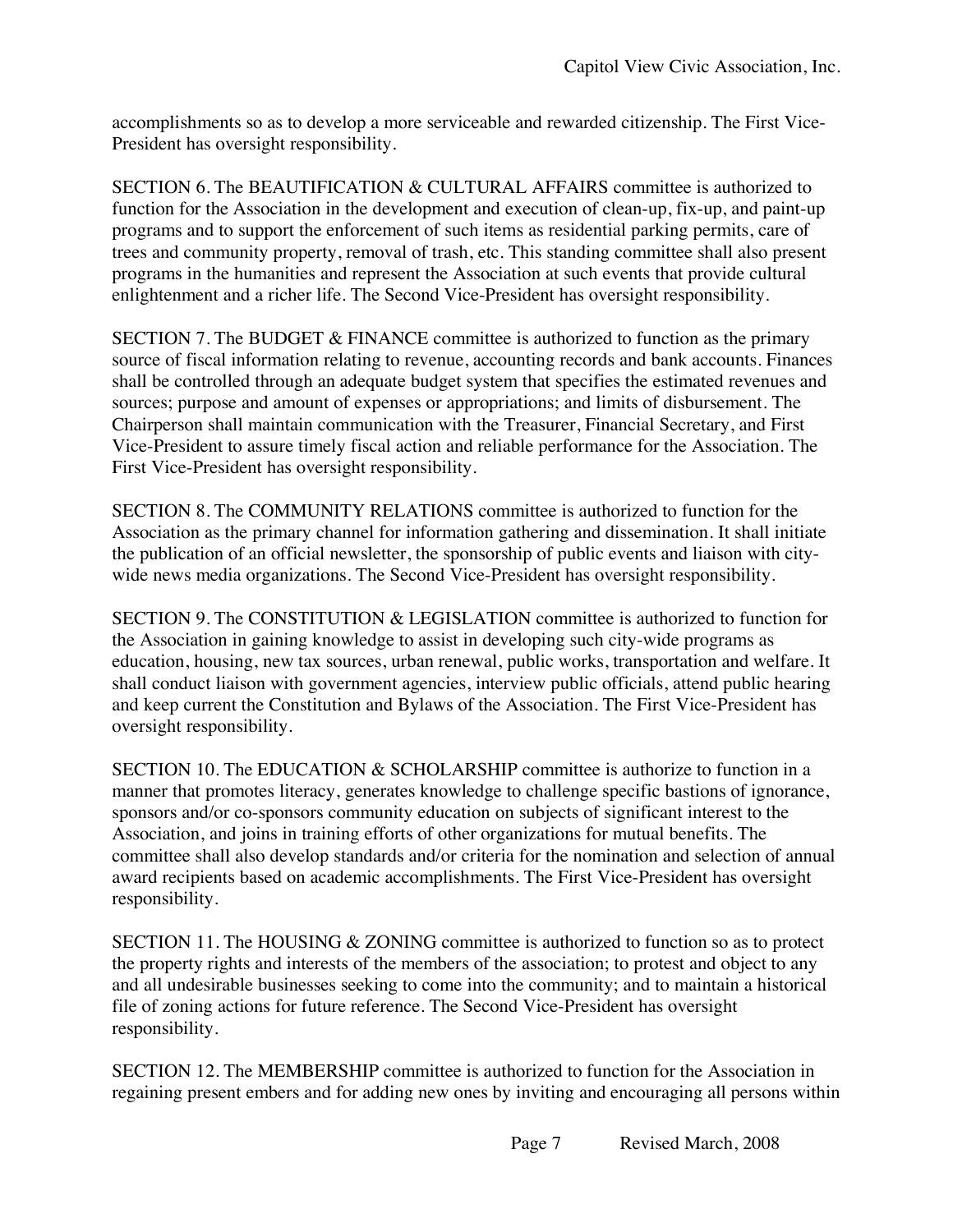the Capitol View boundaries to join. It shall recruit Block Leaders to make personal contact with members and encourage their attendance at meetings of the Association. The committee shall conduct an annual membership drive and give an annual report at the Inaugural Meeting in January. The First Vice-President has oversight responsibility.

SECTION 13. The PUBLIC ACCOMODATIONS committee is authorized to take and/or support all legal measures to protect the safety and health standards of the community. It shall specifically act to address problems in public transportation, law enforcement, environmental pollution, sanitation, education and recreational facilities. The Second Vice-President has oversight responsibility.

SECTION 14. The SENIOR CITIZENS committee is authorized to create and develop a philosophy of volunteer services for the Association and make those services more responsive to the older adults of the community. It shall initiate senior citizens programs for the Association and support the efforts of other civic organizations and public agencies to provide them opportunities for new experiences and a variety of social, cultural, and recreational activities. The Second Vice-President has oversight responsibility.

SECTION 15. The AUDTING committee shall consist of qualified members appointed by the President and approved by the Association. The committee shall audit the books and records of the Treasurer, Financial Secretary, all committees and/or members designated to handle funds of any activity or function of the Association. The committee is directly responsible for conducting examination of fiscal records and accounts to check their accuracy; however, it has the option of using committee personnel or commercial means to do the work.

SECTION 16. The NOMINATING committee shall consist of members appointed by the board. The committee shall present a slate of nominees at the November meeting for the election of officers, at which time an opportunity shall be given for nominations from the floor. Installation will be conducted for elected and appointed officers in the month of December. The committee shall obtain nominating procedural guidelines from the Constitution & Legislation Committee. If the Constitution & Legislation Committee is not active, a Vice President shall serve in this role.

## **ARTICLE X DELEGATES & ALTERNATES**

SECTION 1. The President shall appoint five in good financial standing as authorized delegates of the Association to represent the Association and serve as speaking and voting members of the Board of Directors of Capitol View Development Corporation, Inc.

SECTION 2. The elected delegates shall serve for a term of three years in compliance with the Articles of Incorporation and Bylaws of the Capitol View Development Corporation:

Two directors for one year; two directors for two years; one director for three years; and to the election and qualification of a successor.

The delegates shall submit a written report to the Association of the business and activities of the Capitol View Development Corporation within ten days after each meeting of the Board of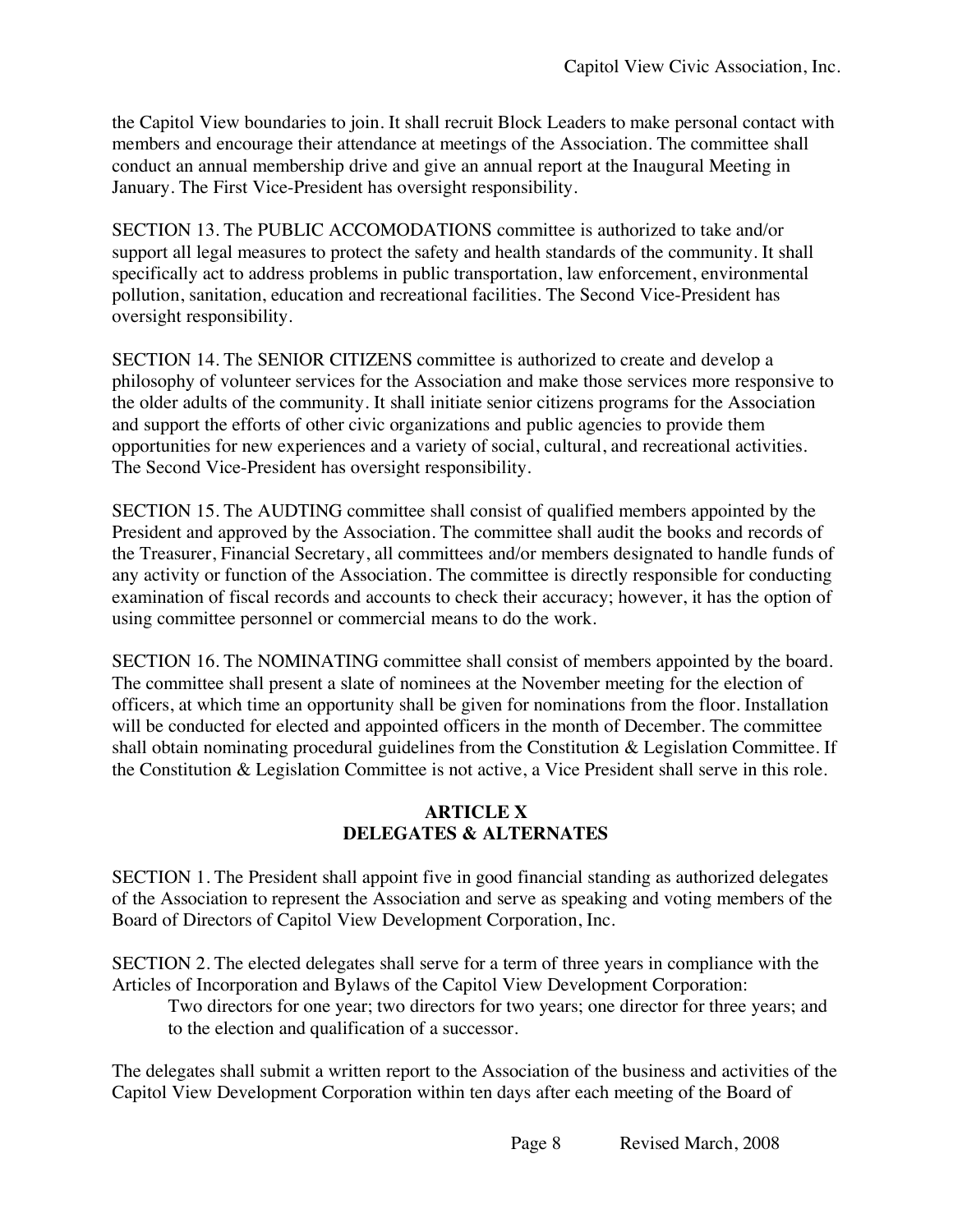Directors. As a minimum of content, the report should contain minutes of the meeting and coordinated comments of the Association's delegates. The delegate serving as the Delegate for Three Years position shall be responsible for submitting the report to the Capitol View Civic Association, Inc.

SECTION 3. The president shall appoint delegates and alternates to represent the Association in a speaking, voting, observer or advisory role as directed at the meeting of the following organizations and pay dues for same if need be:

- a. D.C. Federation of Civic Associations, Inc.
- b. The Far Northeast/Southeast Council
- c. Community Services Division (CSD, SAC)
- d. Sixth District Citizens Advisory Council
- e. Marshall Heights Community Development Organization

All delegates and alternates shall attend the meetings and bring back reports to the Association at its regular monthly meeting.

#### **ARTICLE XI ORDER OF BUSINESS**

SECTION 1. As defined in Article IV, Section 4, a quorum is the necessary prerequisite to the transaction of official business by the Capitol View Civic Association, Incorporated.

SECTION 2. The Order of Business of the Capitol View Civic Association, Inc. shall be:

Meeting called to Order Roll Call of Officers Introduction of Guest Speakers, Visitors, Elected Officials Reports of Officer, Board of Directors (including Approval of Minutes and Treasurers Report) Delegates on Board of Directors of Capitol View Development Corporation Communications Reports of Standing Committees Unfinished Business New Business Remarks and Acknowledgements Adjournment

#### **ARTICLE XII AMENDMENTS TO BYLAWS**

SECTION 1. These bylaws may be altered, amended or repealed and new bylaws bay be adopted by a two-thirds vote of the members present, at any regular stated meeting of the Capitol View Civic Association, Inc. provided at least thirty days written notice is given of the intention to alter, amend, or repeal or to adopt new bylaws at such meeting.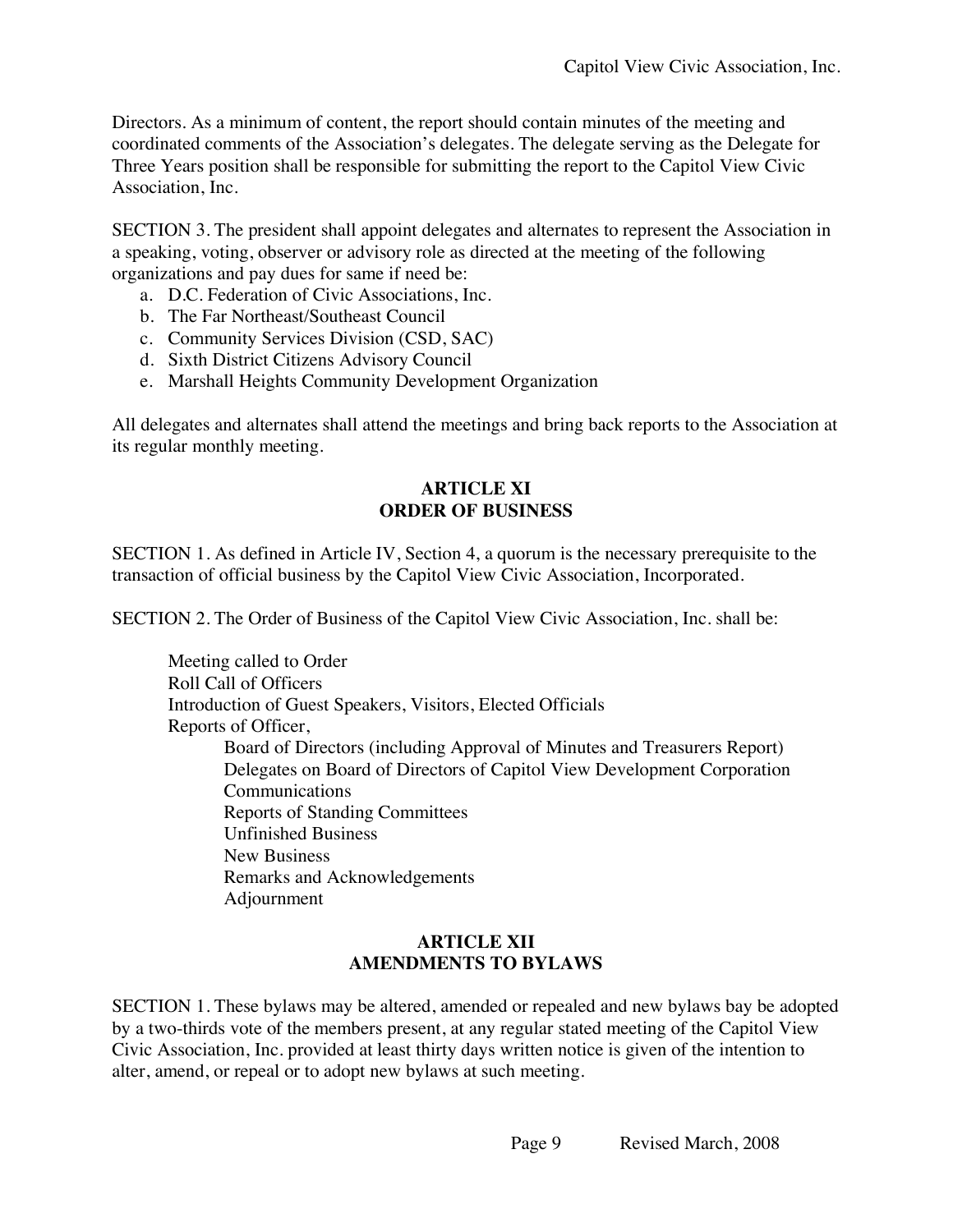SECTION 2. The administrative action shall be initiated by the standing committee on Constitution & Legislation.

#### **ARTICLE XIII DISSOLUTION OF THE ASSOCIATION**

On the dissolution of the Association, the Board of Directors, after paying or making provision for the payment of all the liabilities of the Association, shall dispose of all the assets of the Association exclusively for the purpose of the Association or to such organizations organized and operated exclusively for purposes similar to the purposes of the Association as shall at the time qualify as an exempt organization or organizations under section  $501(c)(3)$  of the United States Internal Revenue Code of 1954 (or the corresponding provision of any future United States Internal Revenue Law) as the Board of Directors shall determine.